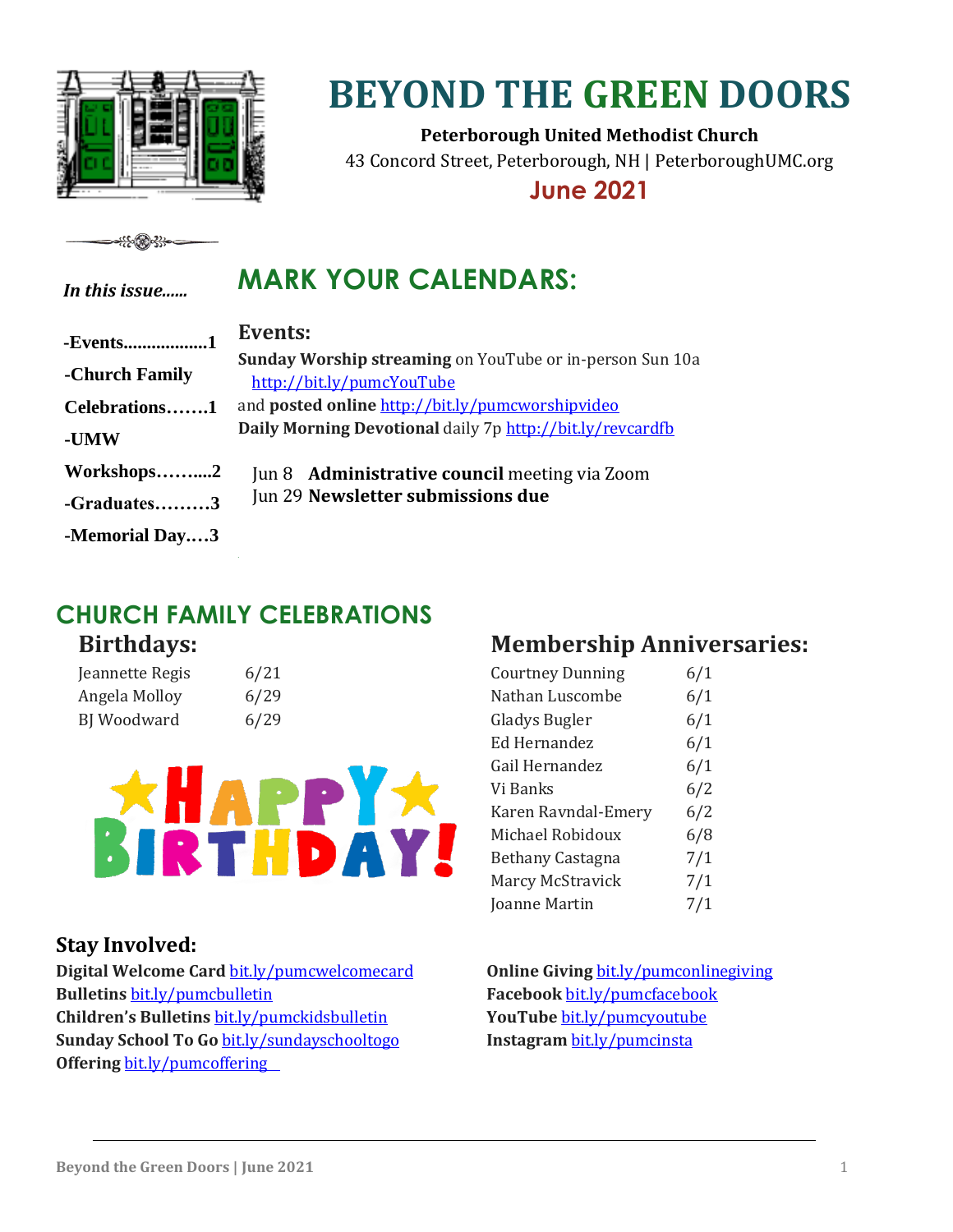

### **New England Conference UMW invites you to**

## **Recipe for Success**

**Registrar for these workshops:** Pam Mavrelion, pammavrelion@gmail.com. Be sure to register so that we may be better prepared for the number of participants.

#### **Recipe for Success** What?

### When?

### Session 1: Saturday, April 17, 2021 09:00 a.m. Session 2: Saturday, June 5, 2021 09:00 a.m.

### **Where? Join Zoom Meeting**

https://us02web.zoom.us/j/81048587299?pwd=VUJUUGpmWlUvdmVTMGh0R0c3VFk3UT09

Meeting ID: 810 4858 7299 Passcode: 545502

For phone access dial by your location +1 646 558 8656 US (New York) +1 301 715 8592 US (Washington DC)

> Meeting ID: 810 4858 7299 Passcode: 545502



#### Zoom Notes and courtesies

- Please keep muted during the workshop unless asked to unmute or if you are a participant. Background noise can be very distracting to other participants.
- Video your choice to leave on or off.
- Use Chat to ask questions throughout the workshop. The moderator will be checking the chat for questions and comments and may ask you to unmute to pose questions yourself.
- Workshop will be recorded.
- The Zoom meeting will open 5 minutes prior to 9am note the passcode required to join.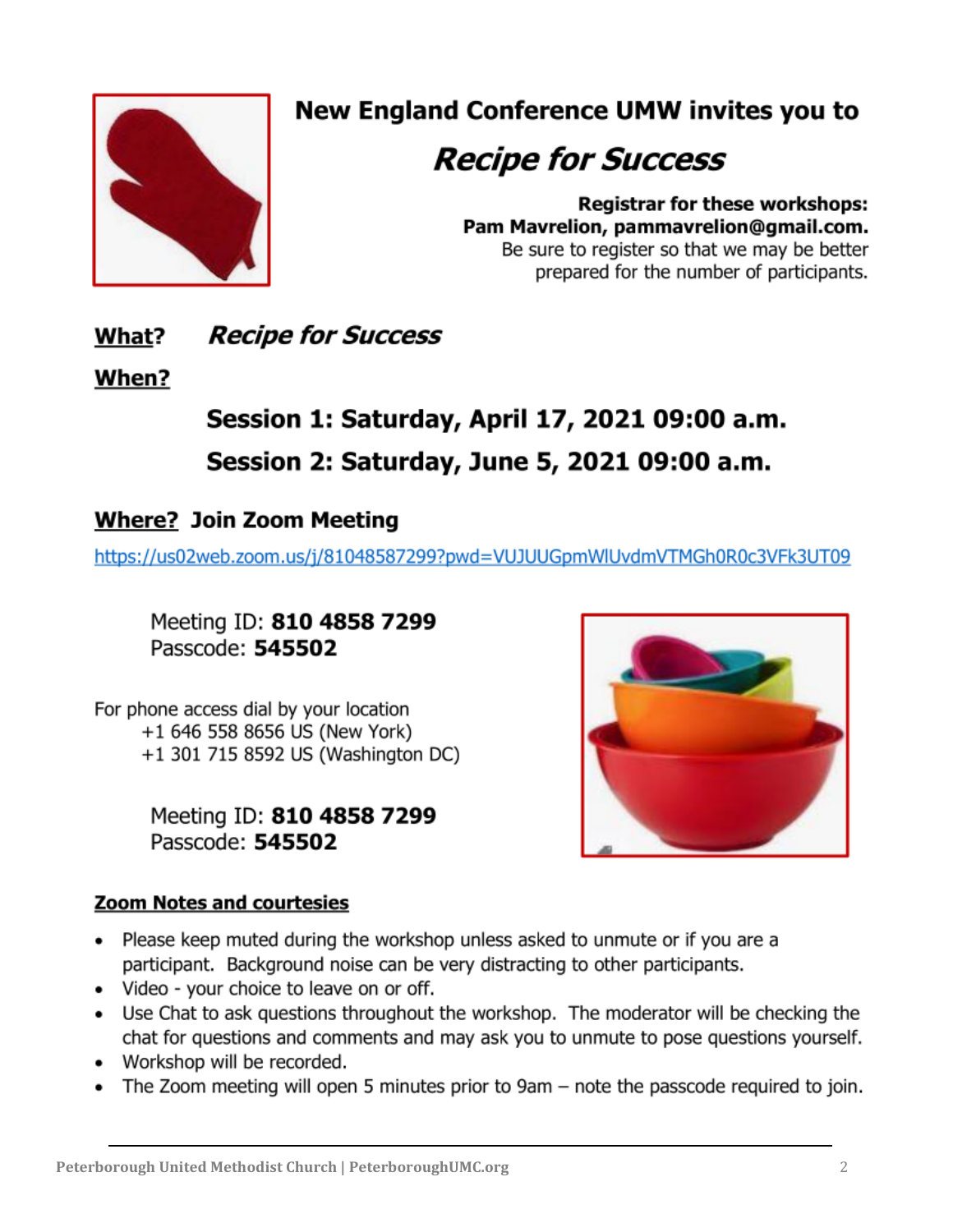